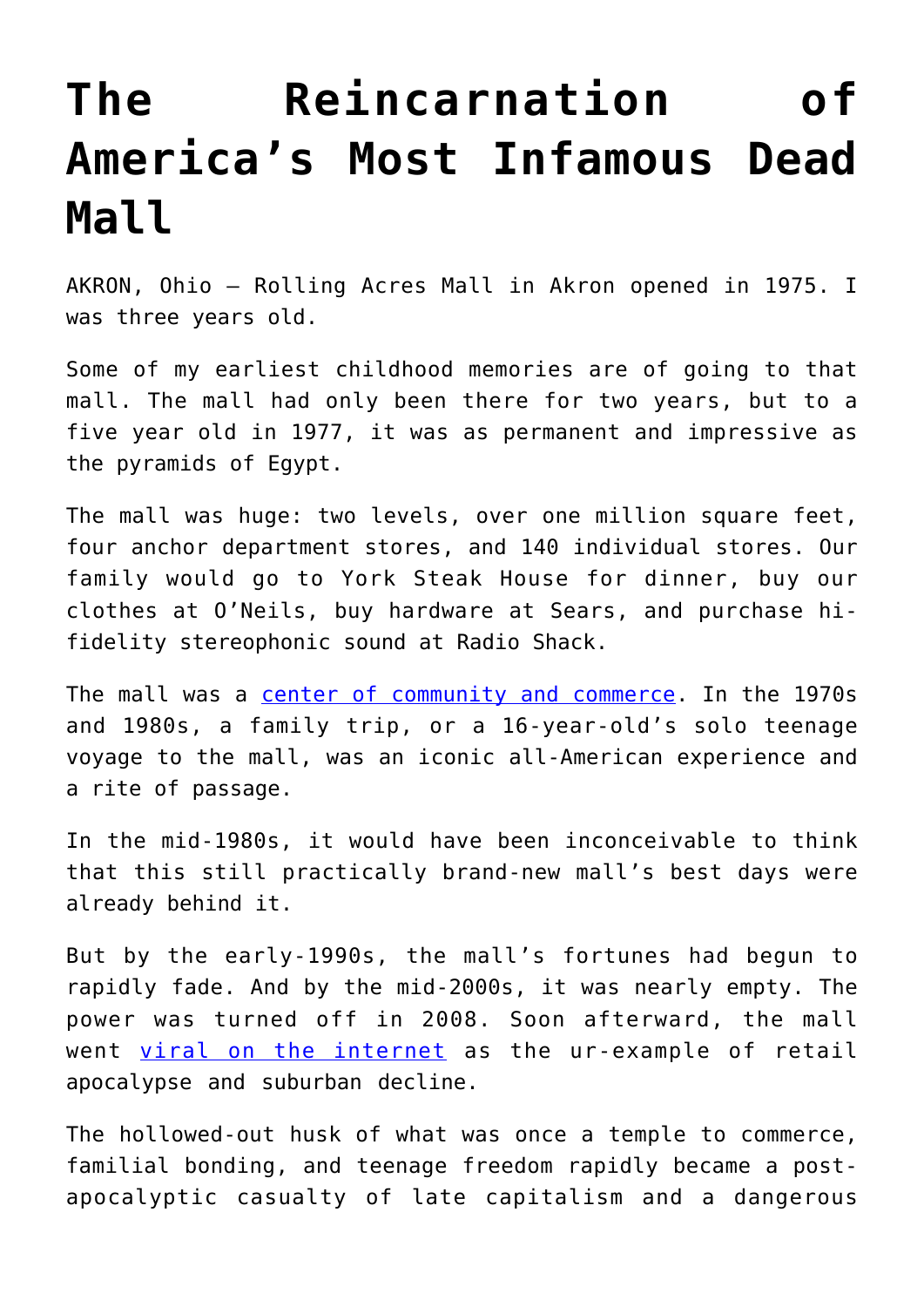nuisance. The mall bounced from one absentee-owned LLC to another. The owner(s) stopped paying property taxes.

A man was [killed by electrocution](https://t.umblr.com/redirect?z=https%3A%2F%2Fwww.cleveland.com%2Fmetro%2F2011%2F04%2Fwould-be_copper_thief_electroc.html&t=YjNmMzk3MGQxN2ZiZjljNjc4NTQxMjU3NTJlMGIzODk2NWFmOWJhNyxXZEJwN1Qwag%3D%3D&b=t%3A27jrVa-W-hSNQdoB1kzNQQ&p=https%3A%2F%2Fthestile1972.tumblr.com%2Fpost%2F186656261920%2Fthe-reincarnation-of-americas-most-infamous-dead&m=1) trying to steal copper pipe from the mall. An [infamous serial killer](https://t.umblr.com/redirect?z=https%3A%2F%2Fwww.gq.com%2Fstory%2Fcraigslist-killers&t=MDUxNTFmMTlhYTYxNTc5Mjc0MjVlNzFiOGM2MjQ5NDQ1MmRmMGVkNyxXZEJwN1Qwag%3D%3D&b=t%3A27jrVa-W-hSNQdoB1kzNQQ&p=https%3A%2F%2Fthestile1972.tumblr.com%2Fpost%2F186656261920%2Fthe-reincarnation-of-americas-most-infamous-dead&m=1) dumped the body of one of his victims at the site. Photographers, urban explorers, and curiosity seekers descended upon the ruins, drawn by the site's fall from grace. (Photographer Seph Lawless' compelling and haunting images of the mall were captured in his book ["Autopsy of America.](https://t.umblr.com/redirect?z=https%3A%2F%2Fwww.amazon.com%2FAutopsy-America-Nation-Seph-Lawless%2Fdp%2F1908211490&t=YzE1MTZhYTIzNDc4MGY1M2JlNjA5MTk5MzUzYjc1Mjg5ZmUyZWVhNCxXZEJwN1Qwag%3D%3D&b=t%3A27jrVa-W-hSNQdoB1kzNQQ&p=https%3A%2F%2Fthestile1972.tumblr.com%2Fpost%2F186656261920%2Fthe-reincarnation-of-americas-most-infamous-dead&m=1)")

As is typically the case with such things, this failure of private business ultimately became the problem of the public sector to solve.

After years of corporate irresponsibility, millions of dollars of tax-delinquency, and [legal battles between the various](https://t.umblr.com/redirect?z=https%3A%2F%2Fwww.ohio.com%2Farticle%2F20140702%2FNEWS%2F307029239&t=ZGZkOWUyZjExNzFlNTVkOGY5N2Q1MjVkY2Y0NmM3NGNkODdjNTAxYSxXZEJwN1Qwag%3D%3D&b=t%3A27jrVa-W-hSNQdoB1kzNQQ&p=https%3A%2F%2Fthestile1972.tumblr.com%2Fpost%2F186656261920%2Fthe-reincarnation-of-americas-most-infamous-dead&m=1) [absentee owners and Summit County over foreclosure](https://t.umblr.com/redirect?z=https%3A%2F%2Fwww.ohio.com%2Farticle%2F20140702%2FNEWS%2F307029239&t=ZGZkOWUyZjExNzFlNTVkOGY5N2Q1MjVkY2Y0NmM3NGNkODdjNTAxYSxXZEJwN1Qwag%3D%3D&b=t%3A27jrVa-W-hSNQdoB1kzNQQ&p=https%3A%2F%2Fthestile1972.tumblr.com%2Fpost%2F186656261920%2Fthe-reincarnation-of-americas-most-infamous-dead&m=1), the City of Akron became the new owner of the remaining flotsam and jetsam from this retail shipwreck.

The city began the expensive task of demolishing the millionsquare foot behemoth, and embarked upon the hard work of figuring out what to do with this gigantic site.

After a lot of extensive planning and research, and untold hours of discussions and in-depth analysis, Mayor Dan Horrigan, his development-team, and many other partners worked out an agreement with Amazon to purchase the site and [construct a new fulfillment center](https://t.umblr.com/redirect?z=https%3A%2F%2Fwww.ideastream.org%2Fnews%2Famazon-opening-akron-fulfillment-center&t=Zjg3NTU2MDhhYTdmYTVhMmQ2OTAwNzE2NjI0ZDM0NGY2ZWExYThkOSxXZEJwN1Qwag%3D%3D&b=t%3A27jrVa-W-hSNQdoB1kzNQQ&p=https%3A%2F%2Fthestile1972.tumblr.com%2Fpost%2F186656261920%2Fthe-reincarnation-of-americas-most-infamous-dead&m=1).

What was once the most-infamous dead mall in America, an eyesore, a nuisance, and a place that generated \$0 in tax revenue, will now employ over 1,500 people at a minimum of \$30,000 per year.

The median *household* (not individual) income in the census tracts surrounding the former mall is less than \$30,000. Between 30 percent and 40 percent of the people in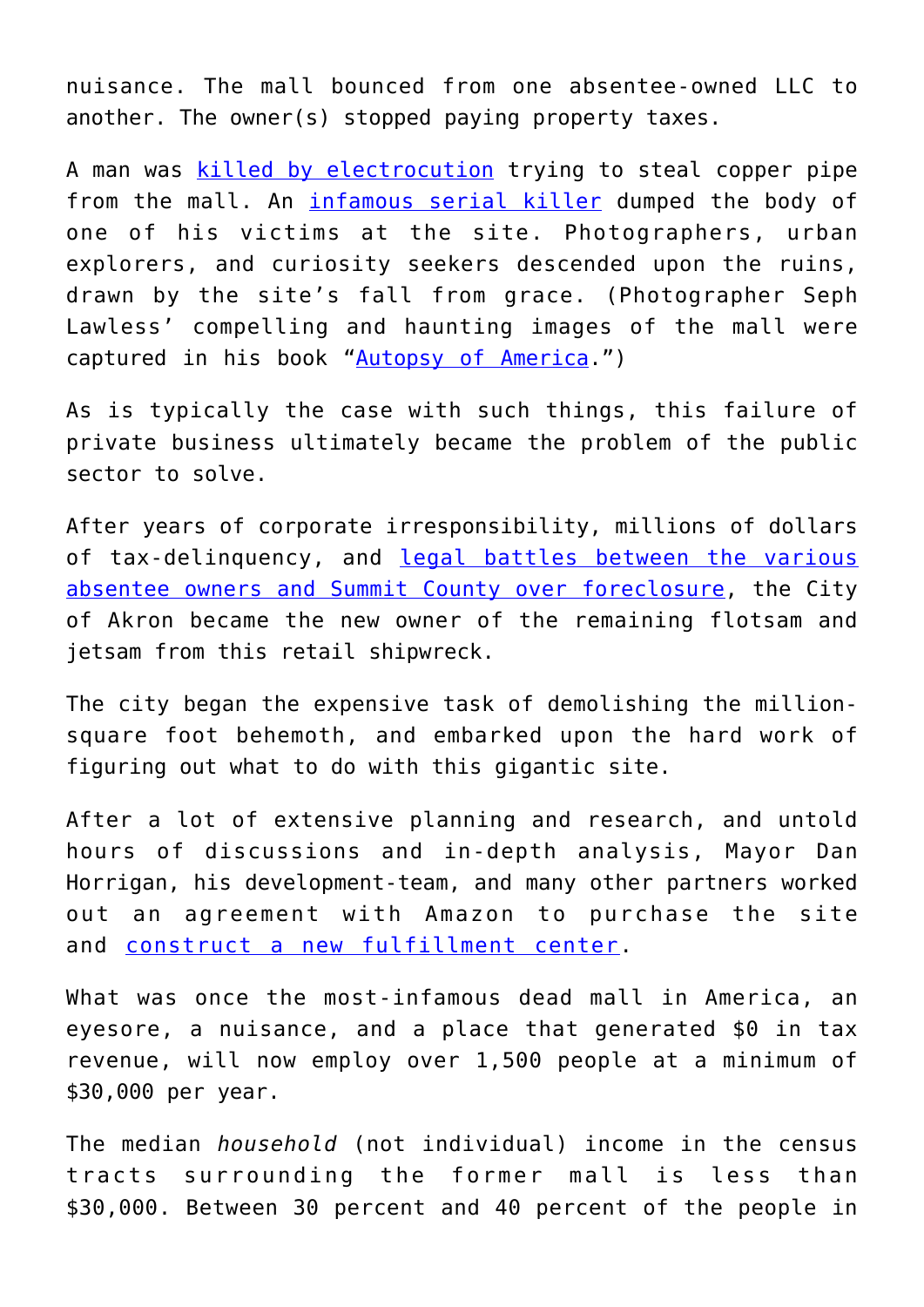these tracts live below the poverty line.

A derelict site which generated \$0 in taxes, and was a huge net liability in every respect, will now generate over \$1 million annually in income taxes for the City of Akron, and will employ 1,500 people in a part of the city that desperately needed steady, living-wage jobs.

Is all of this a panacea? Are all of our economic problems solved? Will Amazon's business model last forever?

Of course not.

Nothing lasts forever, and plenty of challenges remain for America's cities – particularly here in the Rust Belt.

But there is no possible universe in which the conversion of this wasted and god-forsaken site into an employment center that will pay 1,500 people livable wages, and will become a net tax revenue contributor, is not an unbelievably positive thing for Akron and its people.

When you work in local government, particularly in an olderpost-industrial city, and are charged with the daunting task of stabilizing it and turning it around, you become acutely aware of the impermanence of everything. Nothing is static. Everything is evolving. Everything is ultimately in need of renewal, because everything eventually falls apart.

You learn to stop seeing things in the black-and-white and theoretical terms of "good" and "bad." You begin to understand choices in terms of the way that they actually present themselves in the real world: good/better/best vs. bad/worse/worst. You learn to ignore extremists, trolls, and fanatics and focus on doing what is best for the people of the community that you serve.

If we are ever to overcome the numerous and far larger challenges that face our wonderful but troubled nation, it is